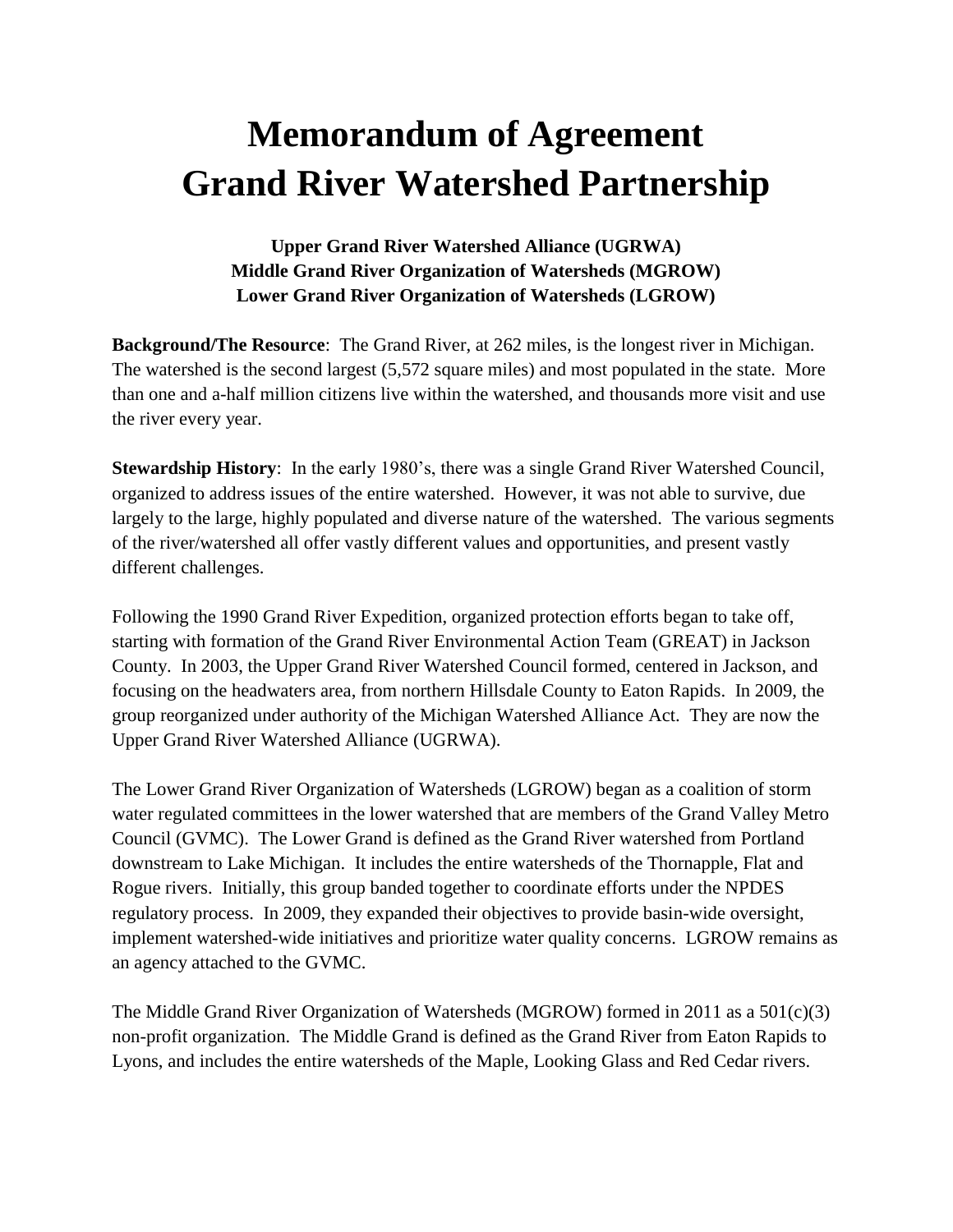Goals and objectives of all three groups are very similar, and include:

- Protect and enhance watershed values, including water quality;
- Provide public education about the historic, ecologic, recreational and economic values of the river and its communities;
- Develop individual and collective stewardship for watershed values;
- Promote recreational use and enhancement of public facilities, information and safety; and
- Coordinate with sub-watershed groups.

**Partnership Efforts**: Following Expedition 2010, and after formation of MGROW, the three groups met in 2011 to discuss common issues and identify ways to join together in protection of the Grand River Watershed. Little coordination occurred between 2011 and 2015, but recent discussions have underscored the advisability of formalizing this Partnership.

Agreements: The three member groups agree to form and maintain the Grand River Watershed Partnership:

- The partnership will meet a minimum of twice a year to discuss common issues, objectives and projects – hosting will be on a rotating basis;
- Leadership of the Partnership will be shared on a biennial rotating basis, beginning with LGROW, then UGRWA, and then MGROW and so on ...;
- The partnership will strive to conduct a watershed-wide public forum every two years hosting will be on a rotating basis;
- The member groups will work with the Governor's Office, the Michigan Department of Natural Resources and other watershed partners to coordinate planning for a headwaters to Lake Michigan Grand River Water Trail, including issues common to all, such as signage, education, safety, publicity, etc. as appropriate;
- The member groups and their partners will each oversee Grand River Water Trail implementation within their individual service areas;
- Member groups will seek resolutions of support for the Trail from local communities and others within their respective service areas;
- Members will share information on common issues and opportunities, including funding;
- LGROW will investigate the feasibility of a watershed data collection and management system;
- MGROW will organize and conduct future educational expeditions on the Grand River in 2020 and on tributary streams as appropriate; and
- MGROW will develop and maintain a Grand River Partnership Facebook<sup>®</sup> page, to share information on educational resources and programs, action alerts, upcoming activities, grant opportunities, recent research, etc.